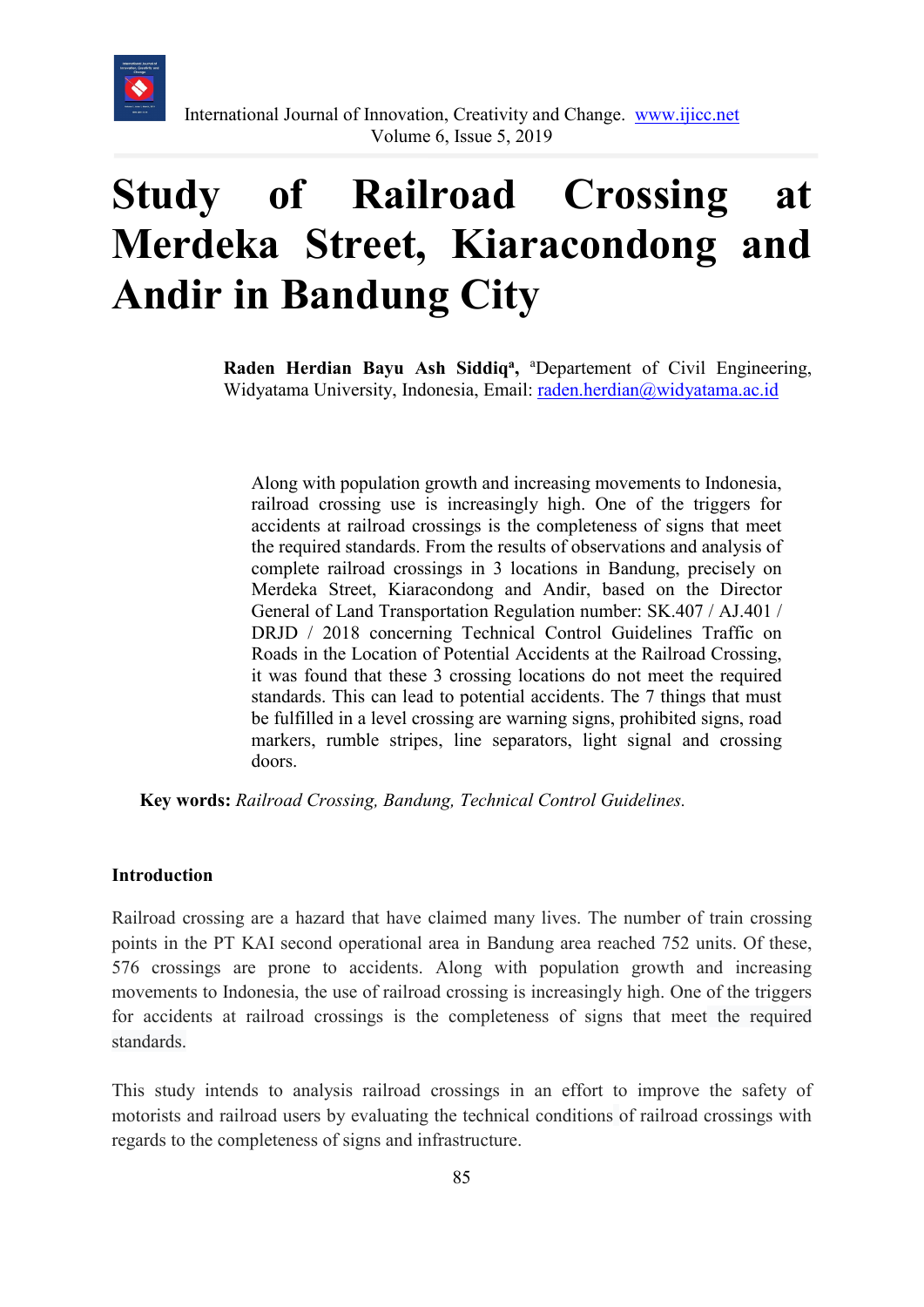

According to Hasan (2009), safety levels at railroad crossings are determined by the following factors:

- 1. The condition of the vehicle and the driver
- 2. Natural conditions
- 3. The design of the intersection between the railway line and road
- 4. Damage of the road structure, and
- 5. Completeness of signs and markers

## **Literature Review**

Railroad crossings are a junction with the flow of motorized vehicles on one side while on the other side is the flow of rail transport. According to the Director General of Land Transportation Regulation number: SK.407 / AJ.401 / DRJD / 2018, concerning Technical Guidelines for Traffic Control on Roads at Potential Accident Locations at Section 6 Railroad Crossings, the implementation of traffic control measures at locations of potential accidents at railroad crossings includes the following stages:

- **1.** Procurement of road equipment according to stipulations with technical drawings
- **2.** Installation of road equipment according to the determination of technical drawings.
- **3.** Repair of road equipment
- **4.** Maintenance of road equipment.

Installation of road equipment in the context of controlling traffic on roads at the location of potential accidents at the level crossing is guided as follows:

- **1.** Warning signs
	- **a.** Additional signs can be installed at level crossings at critical location distances
	- **b.** Warning signs with words stating to be careful approaching the train crossing.
	- **c.** Signs that indicate the presence of obstacles or dangerous objects on the side of the road.
- **2.** Prohibited signs
	- **a.** Signs to prevent stopping and / or continuing the trip after being ascertained safe.
	- **b.** The prohibition signs continue until certainty of safety is secured on a single train line.
	- **c.** The prohibition signs continue until certainty of safety is secured on the double train line.
- **3.** Road marker
	- **a.** Cross markers as boundaries must stop before the vehicle crosses the railway line.
	- **b.** Longitudinal markers as a ban on vehicles crossing the line.
	- **c.** Cross markings and railway posts as a warning sign of crossing with a railway line
- **4.** Rumble stripe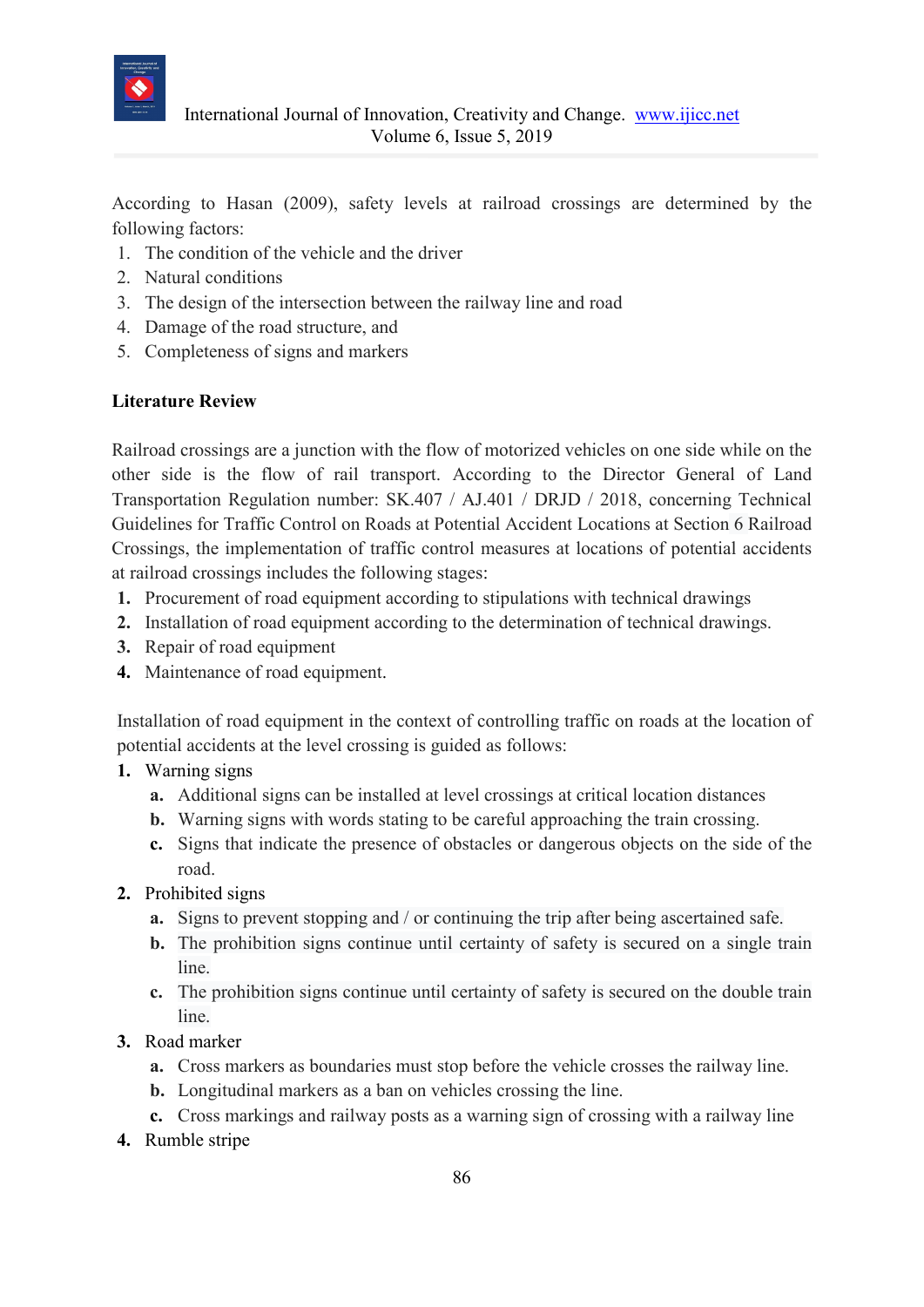

 International Journal of Innovation, Creativity and Change. [www.ijicc.net](http://www.ijicc.net/) Volume 6, Issue 5, 2019

- **a.** White rumble stripes are retro reflective
- **b.** Stripe thickness of at least 30mm and a maximum of 40mm
- **c.** Minimum bandwidth width of 250mm and a maximum of 900mm
- **d.** The distance between a minimum band of 500mm and a maximum of 5000mm.
- **e.** The number and distance of the stripes are in accordance with the results of management studies.
- **5.** Line Separators
	- a. Permanent or movable with a minimum length of 60m.
- **6.** Light signal
	- a. Blinking yellow signaling device or two alternately lit lights and placed before crossing at a distance of 50m.
- **7.** Crossing door

Installation of road equipment at level crossings includes the following:

a. Railroad crossings without doors on 2-lane 2-way roads with a single railway line.

**Figure 1.** Installation of Railroad crossings equipment without doors on 2-lane 2-way roads with a single railway line.



b. Railroad crossings without doors on 2-lane 2-way roads with a single railway line.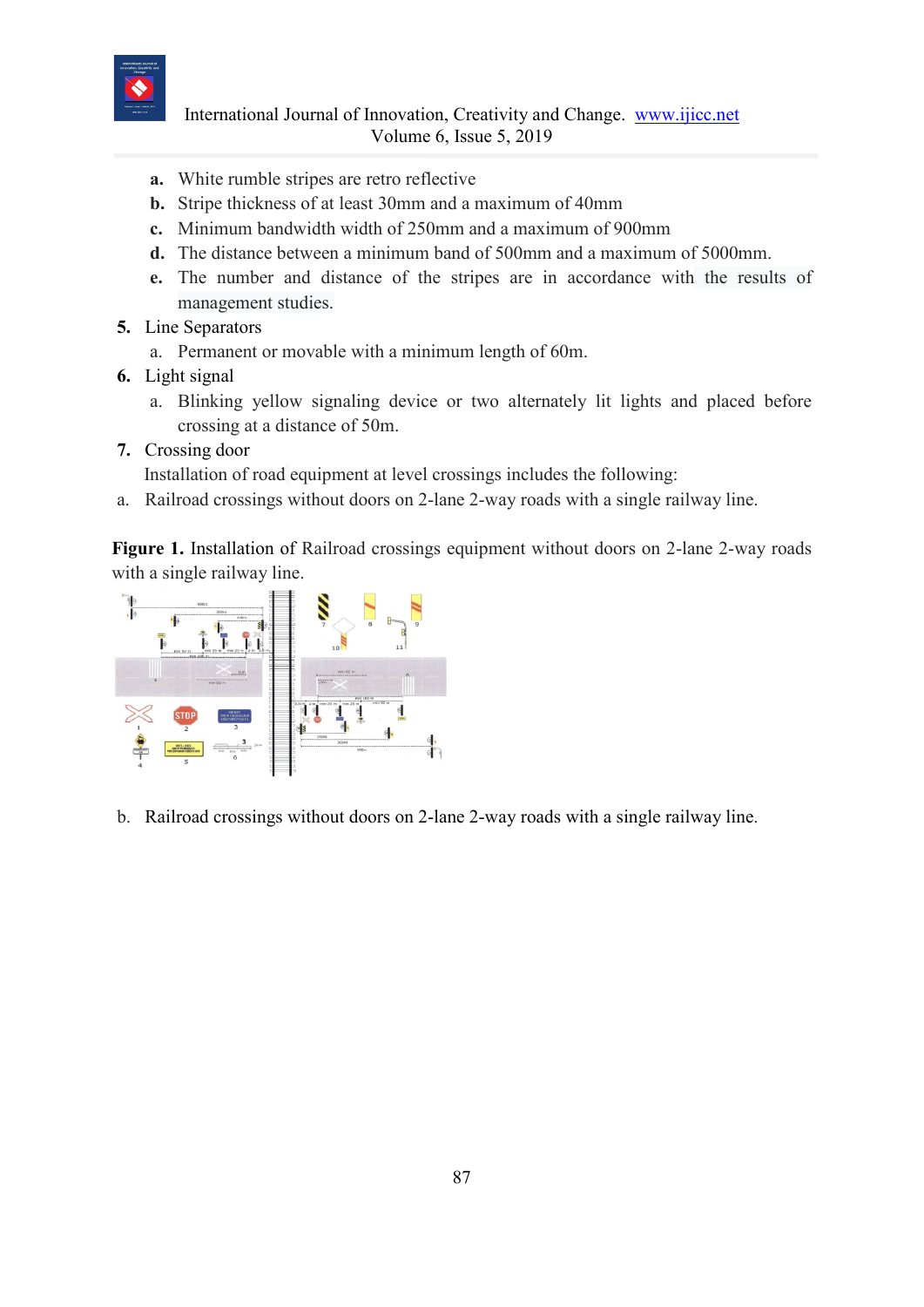

**Figure 2.** Installation of Railroad crossings equipment with doors on 2-lane 2-way roads with a single railway line.



c. Railroad crossings without doors on 4-lane 2-way roads with a single railway line.

**Figure 3.** Installation of Railroad crossings equipment with doors on 4-lane 2-way roads with a single railway line.



d. Railroad crossings with doors on 4-lane 2-way roads with a double railway line.

**Figure 4.** Installation of Railroad crossings equipment with doors on 4-lane 2-way roads with a double railway line.



### **Method**

In this study the data used is primary data with direct observation at the study site. Documentation was collected from each location to compare the existing conditions. From the results of these comparisons, conclusions are drawn regarding the condition of level crossings in these 3 locations.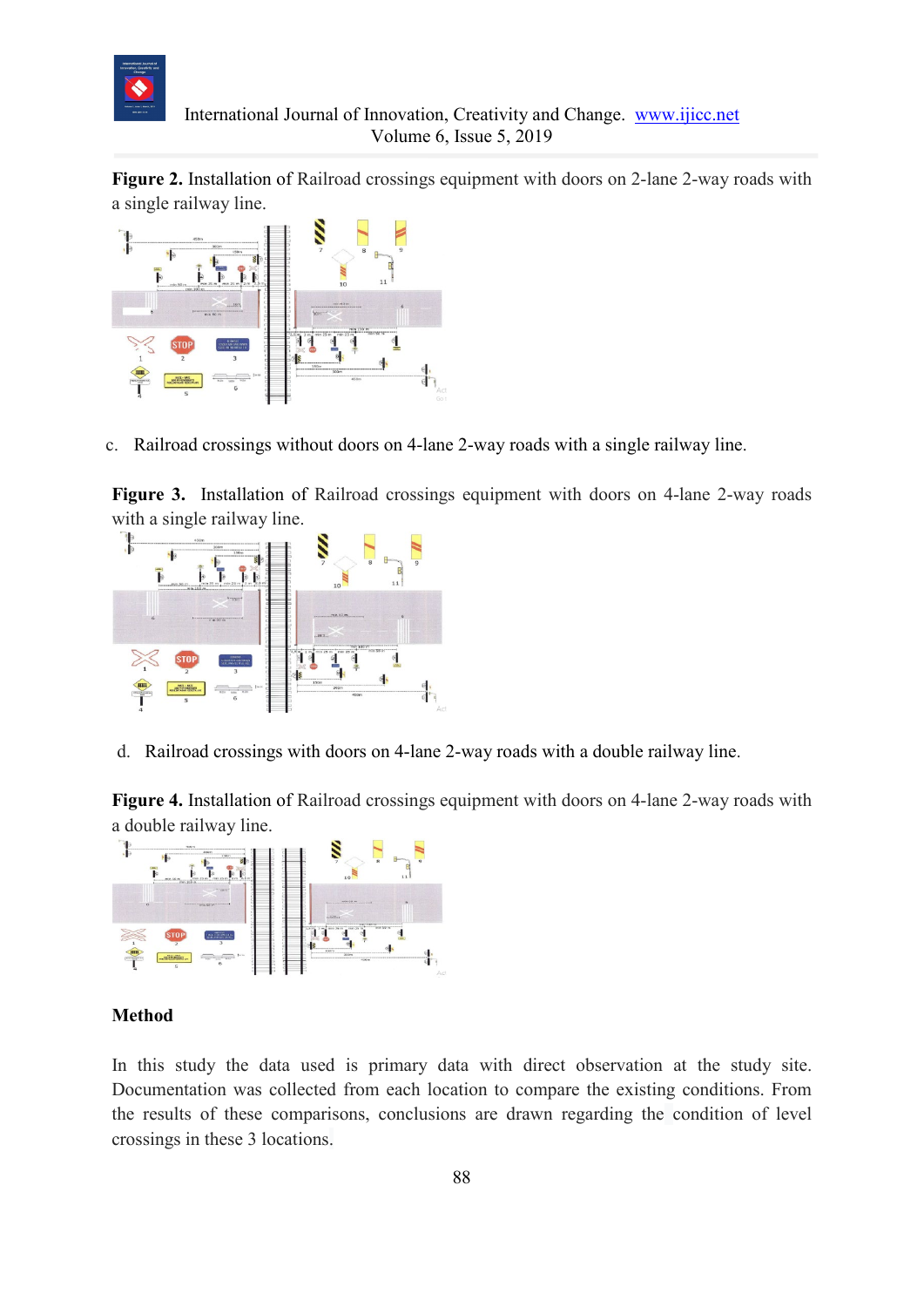

**Figure 5.** Research flow chart



• Observation survey of railroad crossing at Merdeka Street location



**Figure 6.** First condition view of Merdeka Street railroad crossing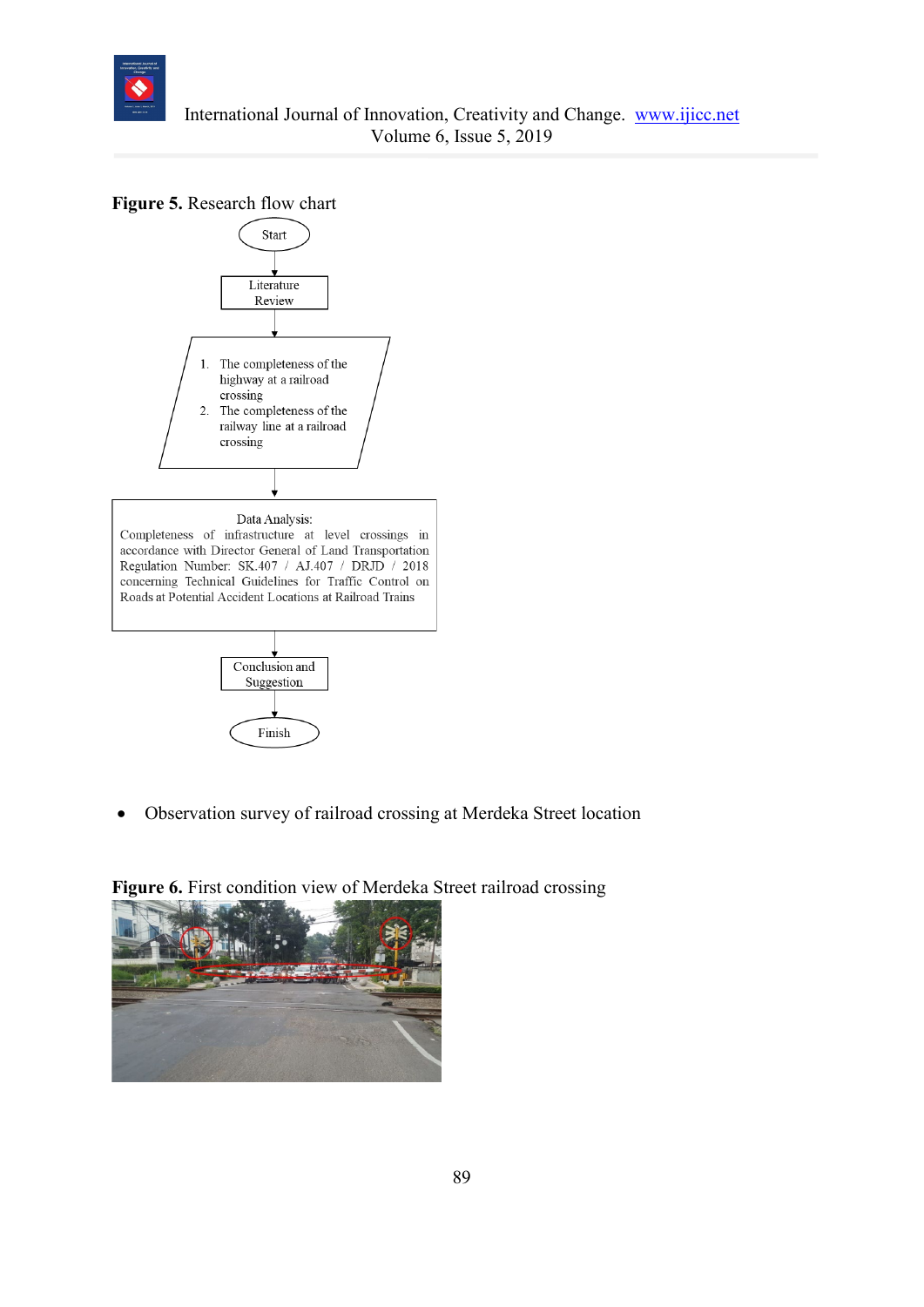

**Figure 7.** Second condition view of Merdeka Street railroad crossing



• Observation survey of railroad crossing at Kiaracondong location.

**Figure 8.** First condition view of Kiaracondong railroad crossing



**Figure 9.** Second condition view of Kiaracondong railroad crossing.



• Observation survey of railroad crossing at Andir location.



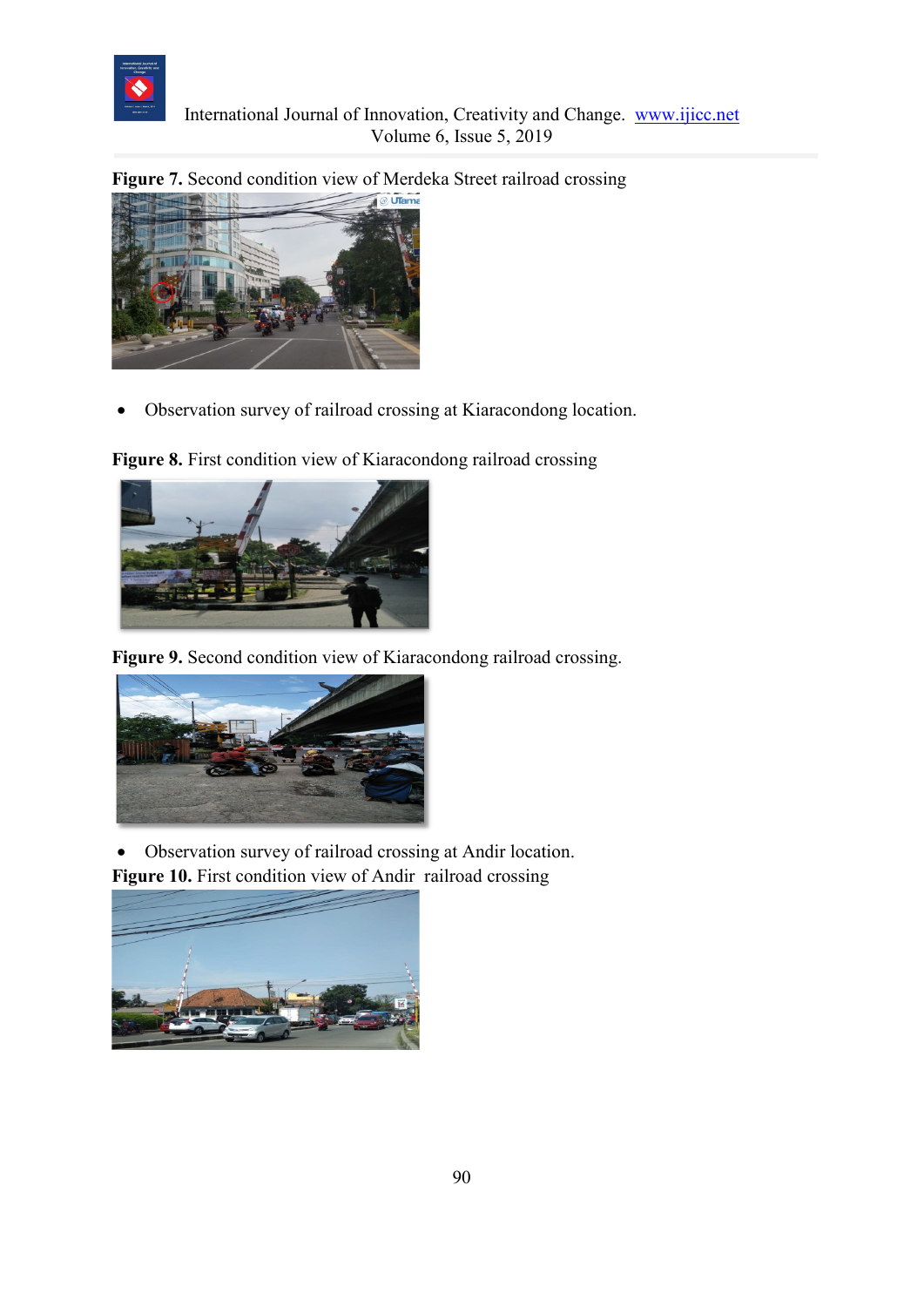

# **Figure 11.** Second condition view of Andir railroad crossing



# **Result and Analysis**

| N <sub>0</sub> | <b>Standards</b>                                         | <b>Railroad Crossings</b> |                         |                           |
|----------------|----------------------------------------------------------|---------------------------|-------------------------|---------------------------|
|                |                                                          | Merdeka                   | Kiara-                  | <b>Andir</b>              |
|                |                                                          | <b>Street</b>             | condong                 |                           |
| $\mathbf{1}$   | Warning Sign                                             |                           |                         |                           |
|                |                                                          | $\boldsymbol{\mathrm{X}}$ | $\overline{X}$          | $\boldsymbol{\mathrm{X}}$ |
|                |                                                          |                           |                         |                           |
|                | <b>STOP</b>                                              |                           |                         |                           |
|                |                                                          | $\overline{\text{X}}$     | $\overline{\mathbf{X}}$ | $\overline{X}$            |
|                |                                                          |                           |                         | $\overline{\mathbf{X}}$   |
|                | HATI – HATI<br>100 M MENDEKATI<br>PERLINTASAN KERETA API |                           | $\mathbf X$             | $\boldsymbol{X}$          |
|                |                                                          | $\overline{\text{X}}$     | $\overline{\text{X}}$   | $\overline{X}$            |
|                | Min. 25 cm<br>Min 25 cm<br>Min 50 cm                     | $\boldsymbol{\mathrm{X}}$ | $\overline{X}$          | $\overline{X}$            |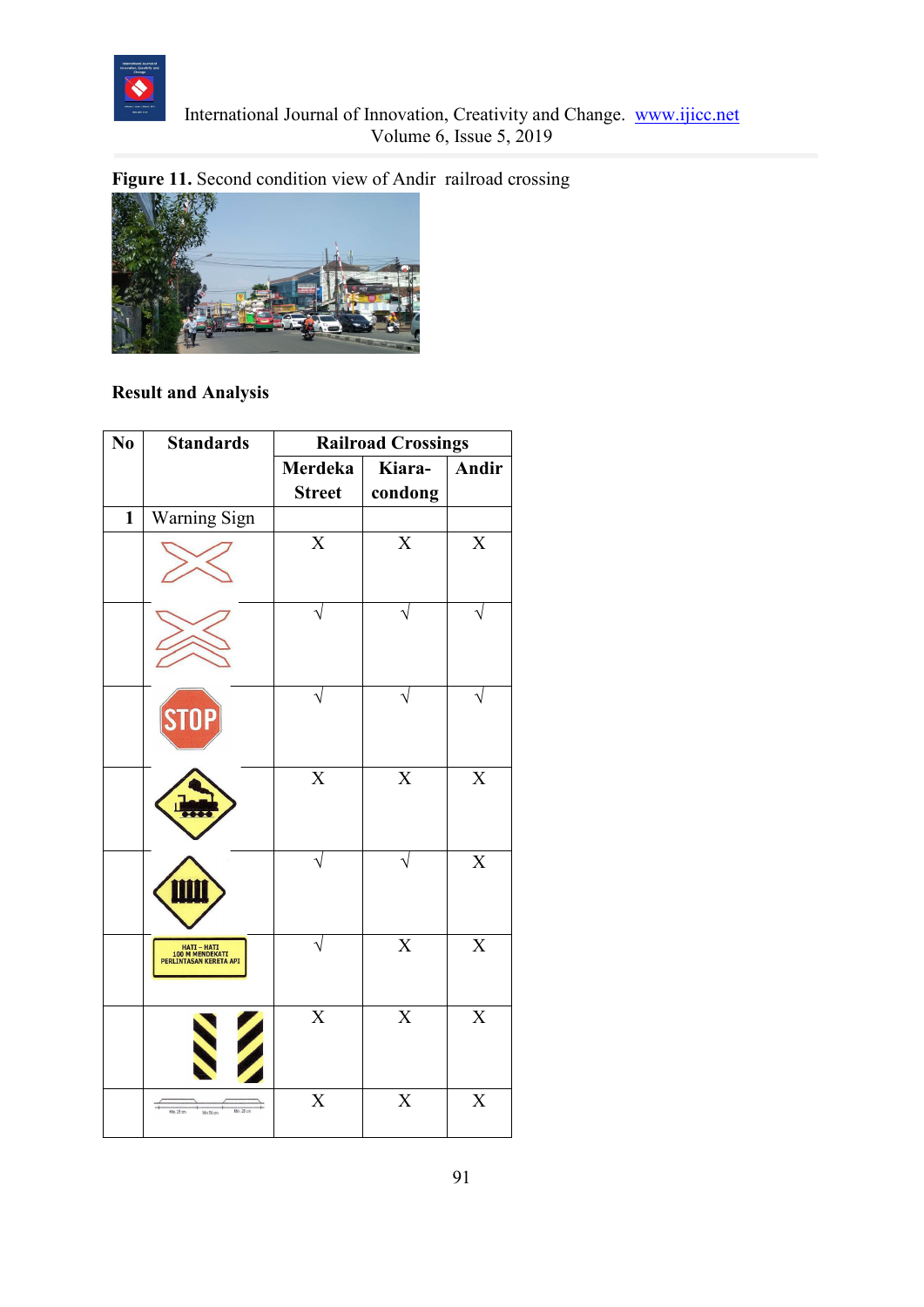

| International Journal of Innovation, Creativity and Change. www.ijicc.net |  |
|---------------------------------------------------------------------------|--|
| Volume 6, Issue $5, 2019$                                                 |  |

| N <sub>0</sub> | <b>Standards</b>     | <b>Railroad Crossings</b> |             |                           |
|----------------|----------------------|---------------------------|-------------|---------------------------|
|                |                      | Merdeka                   | Kiara-      | Andir                     |
|                |                      | <b>Street</b>             | condong     |                           |
|                |                      | X                         | $\rm X$     | $\boldsymbol{\mathrm{X}}$ |
|                |                      | $\mathbf X$               | $\mathbf X$ | $\mathbf X$               |
|                |                      | $\mathbf X$               | $\mathbf X$ | $\mathbf X$               |
|                | 8                    | $\mathbf X$               | $\mathbf X$ | $\mathbf X$               |
| $\mathbf b$    | Road Marked          |                           |             |                           |
|                |                      |                           | $\mathbf X$ | $\mathbf X$               |
| $\mathbf c$    | Road<br>Separator    | $\mathbf X$               |             |                           |
| $\mathbf d$    | <b>Crossing Door</b> |                           |             |                           |

## **Conclusion**

From the results of the observations and analyzes, several results were obtained as follows:

- 1. The railroad crossing on the location of Merdeka Street is consistent with the type of level crossing pointing to a 4-lane 1-way road with a double railway.
- 2. The railroad crossing at the Kiaracondong site is consistent with the type of level crossing pointing on a 4-lane 2-way road with a double railway.
- 3. The railroad crossing in the Andir location is consistent with the type of level crossing pointing on a 2-lane 4-lane road with a double railway.
- 4. From the results of observations and analyzes it was found that none of the three railroad crossings met the standards of Land Transportation Director General Regulation number: SK.407 / AJ.401 / DRJD / 2018, concerning Technical Guidelines for Traffic Control on Roads at Potential Accident Locations at Railroad Crossing.
- 5. Of the three railroad crossings the Merdeka Street railroad crossing location achieves the most completeness based on the standard.